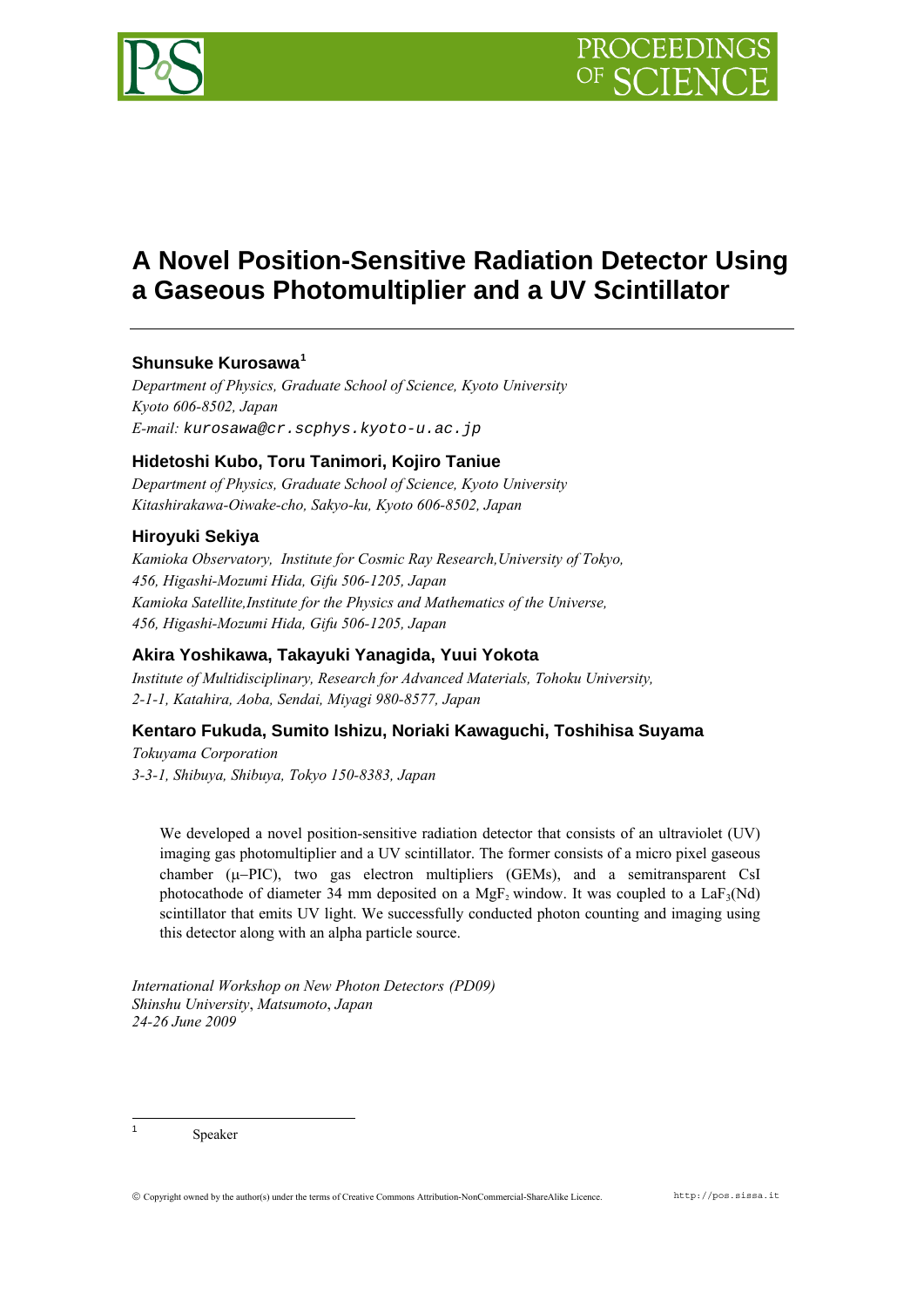## **1. Introduction**

Vacuum photomultiplier tubes (PMTs) are used in various fields such as high-energy physics [1], medical imaging [2], and gamma-ray astronomy [3]. Because a flat, large-area PMT cannot be produced easily, a large number of PMTs are necessary in applications that need large-area coverage. On the other hand, a gas photomultiplier (GPM) [4, 5] with both a photocathode and a structure for gas avalanche multiplication can be made with a very large area, because large-area micropattern gaseous detectors such as a Micromegas [6], gas electron multiplier (GEM)  $[7-9]$ , and micro pixel gaseous chamber ( $\mu$ -PIC)  $[10, 11]$  have been operated. Some groups developed ultraviolet- (UV-) or visible-sensitive GPMs with CsI or bialkali photocathodes, respectively [4, 5, 12]. Although the bialkali photocathode has extremely strong chemical reactions, the CsI photocathode is easier to handle.

A UV imaging detector with a CsI photocathode can be applied to material analysis research and liquid Ar/Xe scintillators. Furthermore, in combination with UV scintillating crystals, it can be a hard X-ray imaging device that compensates for the low detection efficiency of gaseous detectors. Some groups reported UV scintillators with rapid decay times [13, 14], and  $Nd^{3+}$  doped LaF<sub>3</sub> was investigated for gas detectors [15]. Thus, we developed CsI-based position-sensitive GPMs combined with a La $F_3(Nd)$  UV scintillator. In this paper, we describe the photon-counting performance and imaging capability of such a device.

#### **2. UV scintillator**

We developed a  $LaF<sub>3</sub>(Nd)$  crystal doped with 8%mol Nd<sup>3+</sup> that is 15 mm  $\times$  15 mm  $\times$  15 mm in size. We wrapped the  $LaF<sub>3</sub>(Nd)$  in  $GORE-TEX^{TM}$  as a reflector, and then coupled it to a UV-sensitive PMT (Hamamatsu R8778) with UV-transparent grease  $(Krytox^{TM})$  to measure the light output of the  $LaF<sub>3</sub>(Nd)$ irradiated with 5.5 MeV  $\alpha$  particles from a 3 GORE-TEX<sup>IM</sup> as a reflector, and then coupled<br>it to a UV-sensitive PMT (Hamamatsu R8778)  $\frac{d}{dS}$  100<br>with UV-transparent grease (Krytox<sup>TM</sup>) to<br>measure the light output of the LaF<sub>3</sub>(Nd)<br>irradiated with 5.5 MeV  $\alpha$  pa

Figure 1 shows the light output spectrum of the  $LaF_3(Nd)$  with a peak of 33 photoelectrons. Because scintillation emission of LaF<sub>3</sub>(Nd) lies around 172 nm, and the quantum efficiency of the R8778 at 172 nm is about 30% [16], the photon yield of the  $LaF<sub>3</sub>(Nd)$  was found to be approximately 100 photons/5.5 MeV  $\alpha$ .



**Figure 1:** Photoelectron spectrum of LaF<sub>3</sub>(Nd) irradiated with 5.5 MeV  $\alpha$  particles from an <sup>241</sup>Am source.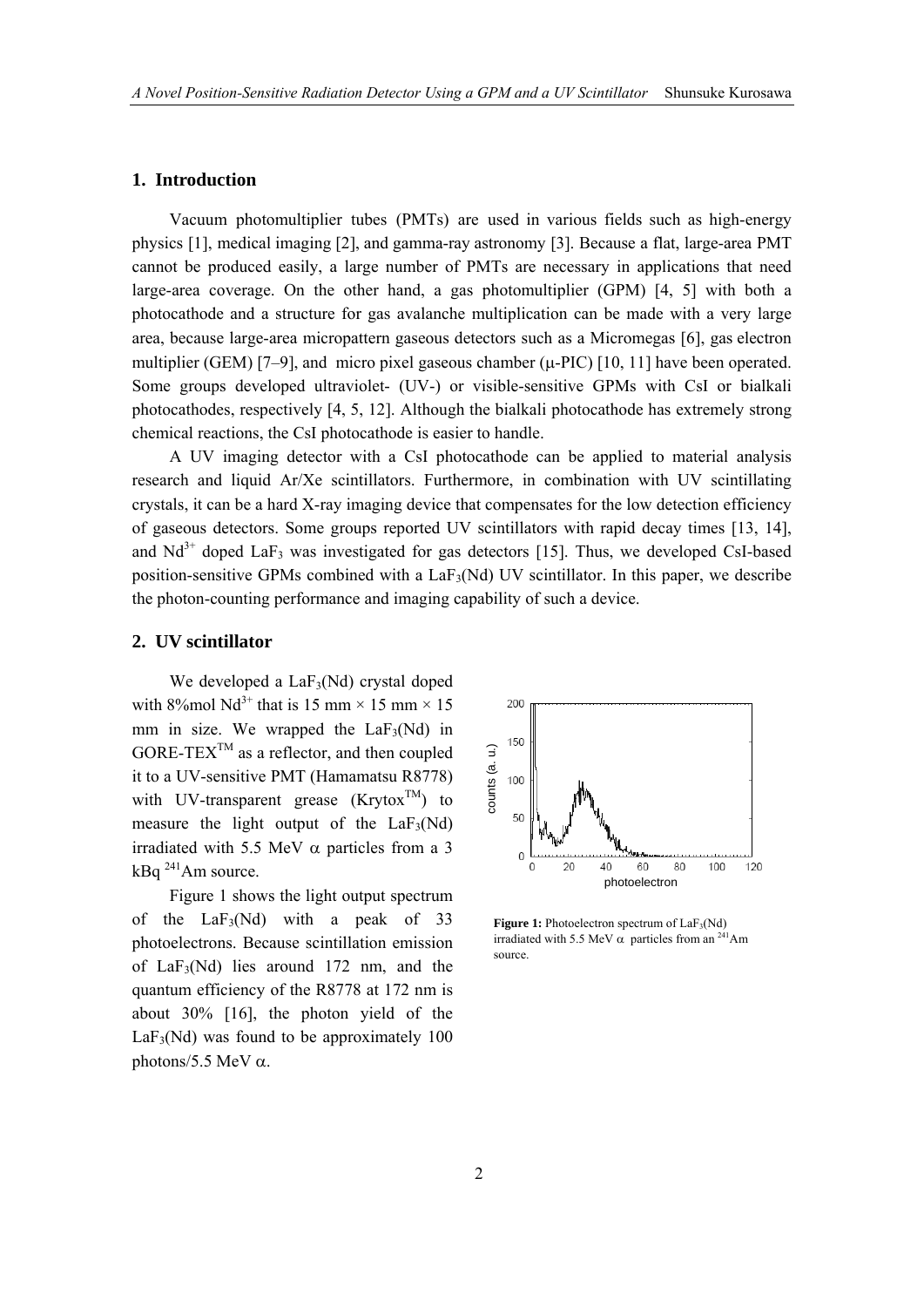### **3. Photon counting with GPM and LaF3(Nd)**

#### **3.1 Setup**

We demonstrated photon counting and evaluated the quantum efficiency using our GPM, which consists of a  $\mu$ -PIC and two GEMs that suppress the avalanche-induced photon and ion feedback and provide high-gain operation (Fig. 2). The GEMs are 10 cm  $\times$  10 cm in size with holes that are 70  $\mu$ m in diameter and 140  $\mu$ m in pitch, and the insulator is a liquid crystal polymer 100  $\mu$ m thick. The  $\mu$ -PIC is 10 cm × 10 cm in size with 256 anode strips and 256 cathode strips, which are placed orthogonally on both sides of a polyimide substrate with a pitch of 400 μm [11]. The separation between the second GEM and the μ-PIC is 6 mm; and that between the two GEMs is 2 mm.

The  $MgF_2$  window of the GPM is 54 mm in diameter and 5 mm thick. A semitransparent CsI photocathode was evaporated and deposited on the  $MgF<sub>2</sub>$  window with a thickness of the order 10 nm and an effective area 34 mm in diameter. To make a drift region, an aluminum layer was also evaporated along the outer 10 mm of the window's surface. A high drift voltage was supplied to the aluminum electrode through the contact with a 1-mm-thick copper ring. Between the photocathode and the first GEM, which were separated by a distance of 13 mm, a guard ring was placed to make a uniform electric field and to drift photoelectrons to the first GEM. The gas volume was enclosed in a sealed steel vessel and filled with an argon–ethane gas mixture  $(9:1)$  at a pressure of 1 atm.

## **3.2 Response to UV light**

An <sup>241</sup>Am source and the LaF<sub>3</sub>(Nd) (as the light source) were coupled to the MgF<sub>2</sub> window with Krytox<sup>TM</sup> grease. The  $\mu$ -PIC was driven at 465 V, and the voltage across the GEM was 422 V. The total gas gain was approximately  $2.6 \times 10^5$ . Each readout channel (sum of 64 strips of the  $\mu$ -PIC) was amplified to 0.1 V/pC. The typical pulse height of the amplified cathode signal was approximately 5 mV, and its calculated number of photoelectrons was approximately 1 from the gas gain. Figure 3 shows the obtained spectrum. The gas gain of the detector is high enough to have sensitivity to detect single photoelectron. Because the intensity of the light source is 100 photons, the quantum efficiency of this CsI photocathode is approximately 1%.



**Figure 2:** Schematic view of the detector for photon counting.



**Figure 3:** Photoelectron spectrum of UV gaseous detector coupled to  $LaF_3(Nd)$  irradiated with 5.5 MeV  $\alpha$  particles from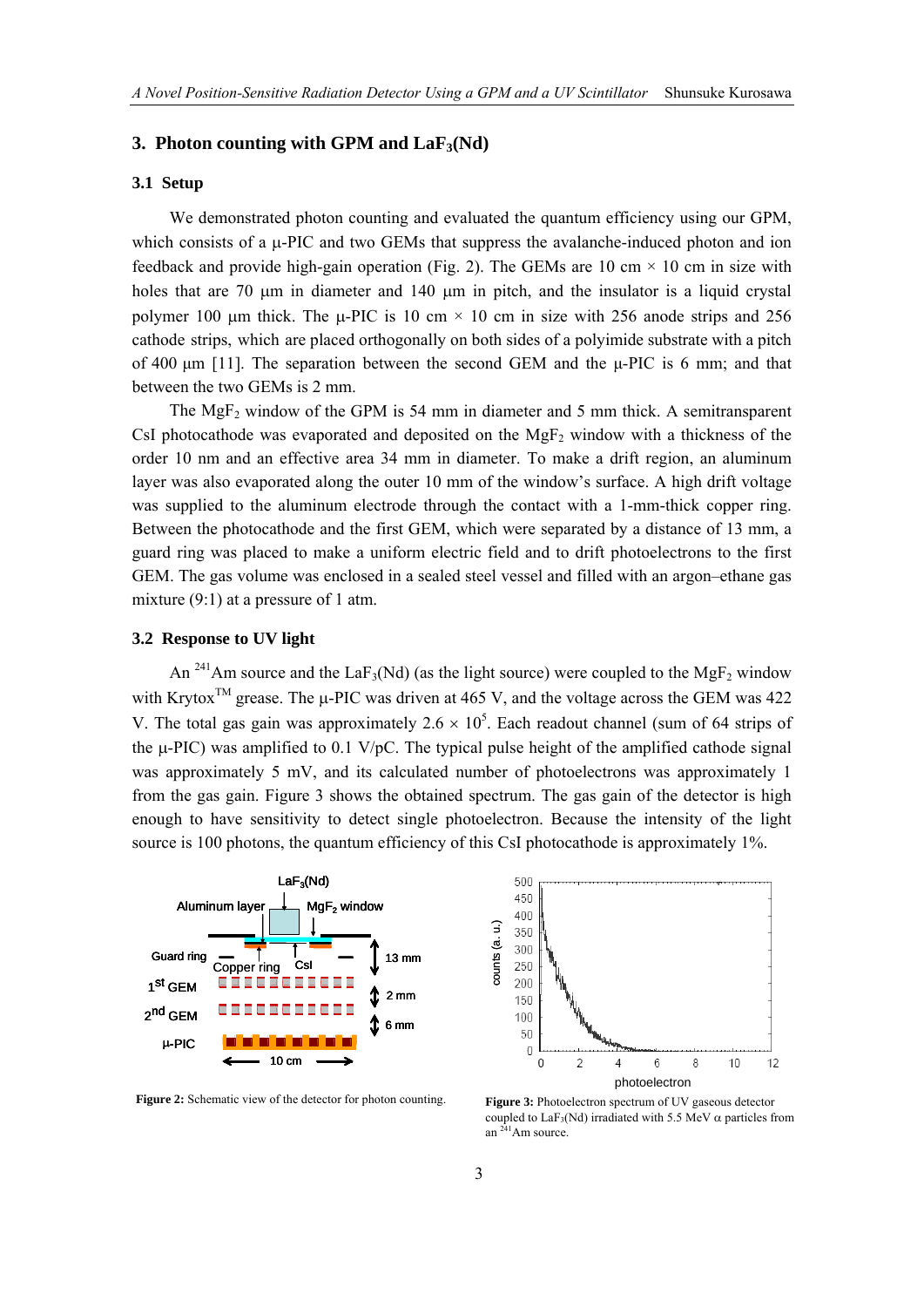### **4. Imaging with GPM and LaF3(Nd)**

### **4.1 Setup**

We demonstrated imaging using our GPM with a μ-PIC readout system [17]. The configuration was the same as the one shown in Fig. 2, except for the following points: (i) The insulator for the GEMs was made of Kapton<sup>TM</sup> polyimide, (ii) the GEMs were 50 um thick, and (iii) the distances between the μ-PIC, GEM, and photocathodes were those shown in Fig 4. The gas volume was enclosed in a sealed aluminum vessel, and filled with an argon–ethane gas mixture  $(9:1)$  at a pressure of 1 atm. The drift and induction fields were set to 0.5 kV/cm and 2.95 kV/cm, respectively. We measured the gain as a function of the GEM voltage, as shown in Fig. 5. When we obtained an image, the anode voltage of the μ-PIC was 490 V, and the voltage across the GEM was 280 V. The detector was operated with a total gas gain of  $6.7 \times 10^5$  (the gas gain of the two GEMs was approximately 100).

The output charges from the anode and cathode channels of the μ-PIC were pre-amplified (0.7 V/pC), shaped with a gain of 7, and discriminated via amplifier-shaper-discriminator (ASD) chips (four channels/chip, SONY CXA3653Q) [18]. All of the discriminated digital signals were sent to a position-encoding module based on field programmable gate arrays (FPGAs) with an internal clock of 100 MHz, so that the anode and cathode coincident positions (X, Y) were reconstructed in a memory module.

#### **4.2 Imaging**

We tested the imaging performance using a LaF<sub>3</sub>(Nd) crystal 18 mm  $\times$  21 mm  $\times$  20 mm in size. One face 18 mm  $\times$  21 mm in size was coupled to the MgF<sub>2</sub> window, and the opposite face was irradiated with 5.5 MeV  $\alpha$  particles from a 2.6 MBq <sup>241</sup>Am source. Although the crystal was wrapped in GORE-TEX<sup>TM</sup> as a reflector, only the 5 mm  $\times$  5 mm area in the center of one face was open to irradiation by  $\alpha$  particles.

The crystal was placed on the window in two different positions, one with the edge at the top and the other with the corner at the top and attached with Krytox<sup>TM</sup> grease; images were



**Figure 4:** Schematic view of the detector for imaging. **Figure 5:** Gas gain as a function of voltage across



the GEM. Triangles and squares denote total gain and the gain of the two GEMs, respectively.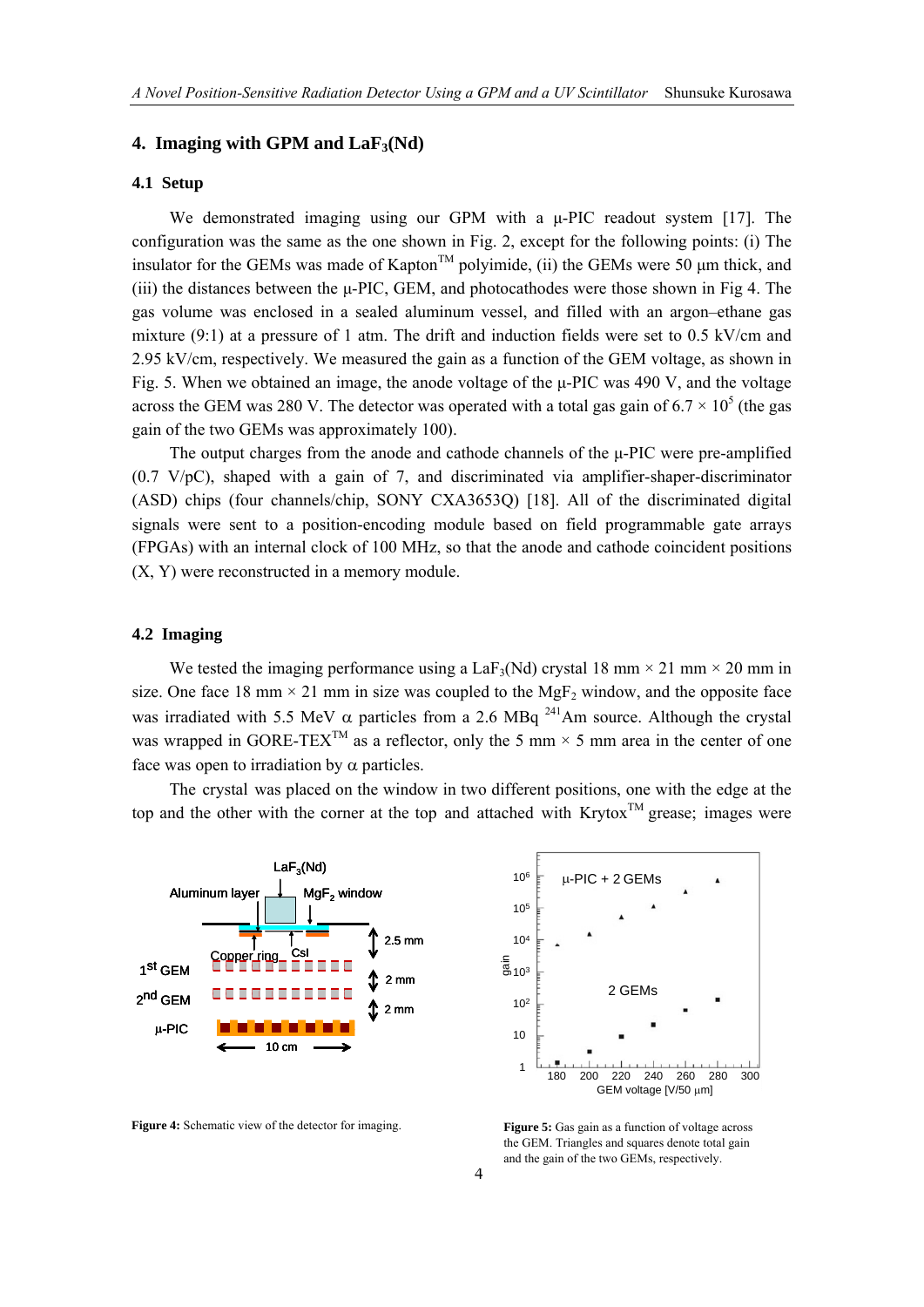

**Figure 6:** Photographs of LaF<sub>3</sub>(Nd) on the window are shown in (a) and (c); (b) and (d) are the respective images.

**Figure 7:** Images of the slits (a, c) and their projections to the X/Y axis (b, d). Double Lorentzian functions are fitted to the projections.

taken as shown in Fig. 6. Incidentally, some hot spots and cold spots appear in both images at the same position. These are caused by the non-uniformity of the photocathode and noise in the readout circuits. Although the scale is larger than the actual size, the images show the shape of the crystal clearly.

To evaluate the magnification and position sensitivity, we used a polyvinyl chloride mask 100 μm thick, which had two slits, each 2 mm  $\times$  15 mm in size, separated by 10 mm. This mask was inserted between the crystal and the window, and we obtained the masked images (Fig. 7). From the X and Y projection plots shown in Fig. 7, the images are magnified uniformly with a magnification of 1.6.

## **5. Conclusions**

We developed a new UV GPM based on a CsI photocathode, GEMs, and μ-PIC. Although the quantum efficiency of the semitransparent CsI photocathode is still limited, the detector showed good single-photoelectron sensitivity. Furthermore, we succeeded in demonstrating imaging using UV GPM and a  $\text{LaF}_3(Nd)$  crystal. In this measurement, newly developed  $LaF<sub>3</sub>(Nd)$  scintillators were used as UV light sources. A combination of such fluoride UV scintillators and imaging GPMs can be novel radiation imaging detectors that compensate for the low detection efficiency of gas detectors.